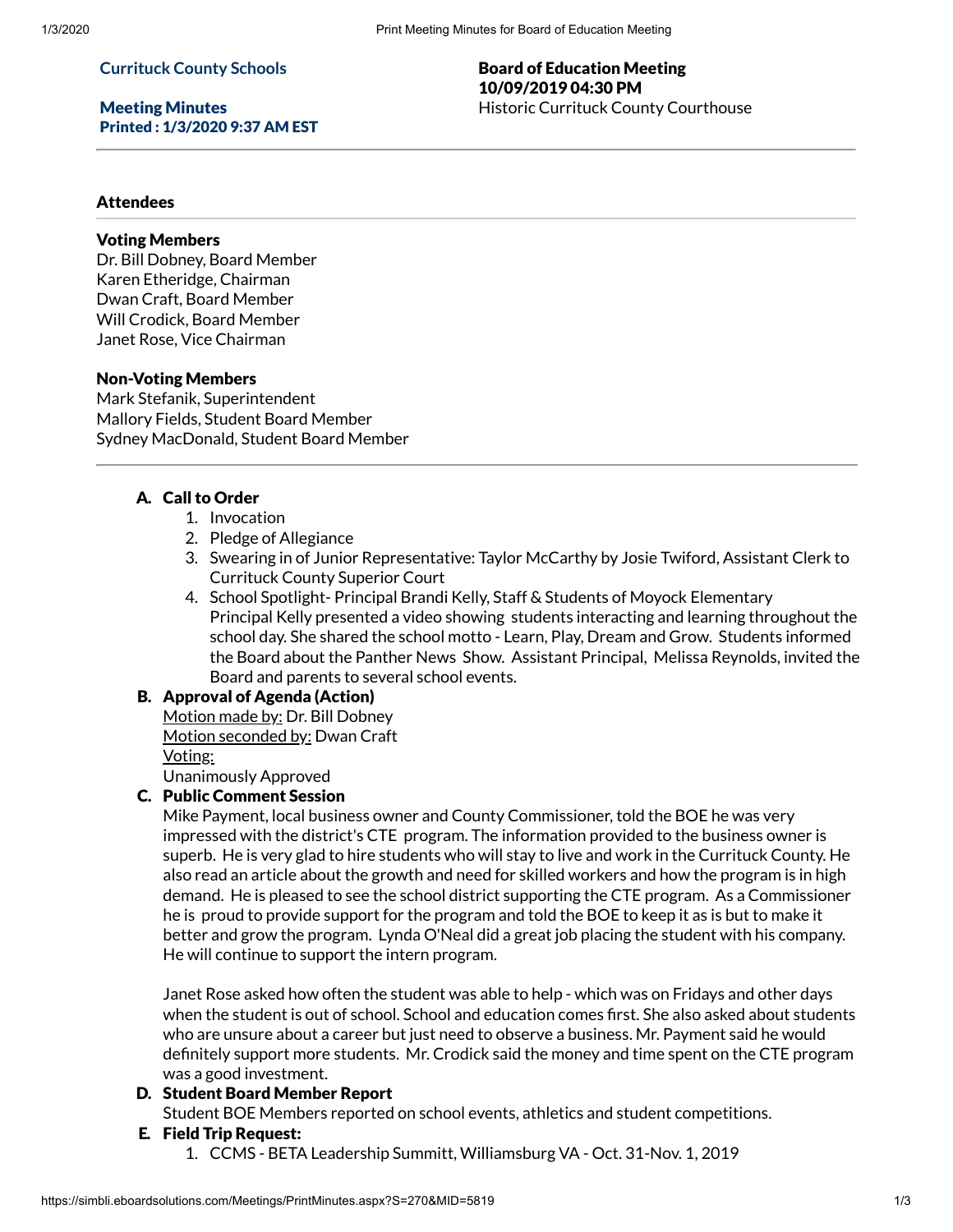- 2. JP Knapp, CCHS & MMS FBLA National Fall Leadership Conference, Washington, DC Nov. 1-3, 2019
	- There are plans to create a FBLA club at CCMS.
- 3. CCHS FFA National Convention, Indianapolis, IN Oct. 29-Nov. 2, 2019
- F. 2nd Reading & Adoption of Policy 7100 -Recruitment and Selection of Personnel (Action)

The Board has decided to go with Motion made by: Dwan Craft Motion seconded by: Janet Rose Voting: Unanimously Approved

# G. Consent Agenda (Action)

| Motion made by: Janet Rose             |
|----------------------------------------|
| <u> Motion seconded by:</u> Dwan Craft |
| <u>Voting:</u>                         |
|                                        |

Unanimously Approved

- 1. Personnel Report Dated October 9, 2019
	- a. Leave Report
- 2. Closed Session Minutes for September 10, 2019
- 3. Sale of 1997 Ford Activity Bus
- 4. Revised Special Meeting Minutes for August 12, 2019
- 5. Board Meeting Minutes September 10, 2019
- 6. Information Items

# H. Board Members & Superintendent Comments

Superintendent Stefanik and Matt Mullins reported on placing mobile units at MES. An official bidding process has not been conducted but will take place with BOE approval.

Vanguard, a mobile unit company, provided the preliminary information. The local health department said the septic system at MES can support mobile units with restrooms. The mobile units should be placed near the septic system but not on the system due to the size and weight. There is a hard top that can be used. A standard two room unit will cost approximately \$50,0000 plus an additional \$24, 000 for set up. Lease to purchase is also available and was discussed. Set up does not include electrical, water and sewer.

Based on room and requirements - only two units would be able to be placed at the school.

The Board would like to go with the units with two restrooms. Matt Mullins will provide the Board with more quotes for the mobile units.

Superintendent Stefanik would like a separate request for funding the the mobile units in order to keep the capital outlay budget separate.

Janet Rose asked for an update on the greenhouse. The purchase is in process. Mr. Mullins has started the plan review with DPI and the County Planning Department. The groundbreaking is planned for January.

Superintendent Stefanik said the district is experiencing growth in elementary, middle and high school. JP Knapp is limited to 350 students. Principal Fallon said she is looking into the reason students leave the early college for the traditional high school. She is also planning the recruiting process for next year's students. Approximately 85 students are approved each year.

# I. Adjourn Meeting (Action)

Motion made by: Karen Etheridge Motion seconded by: Janet Rose Voting: Unanimously Approved